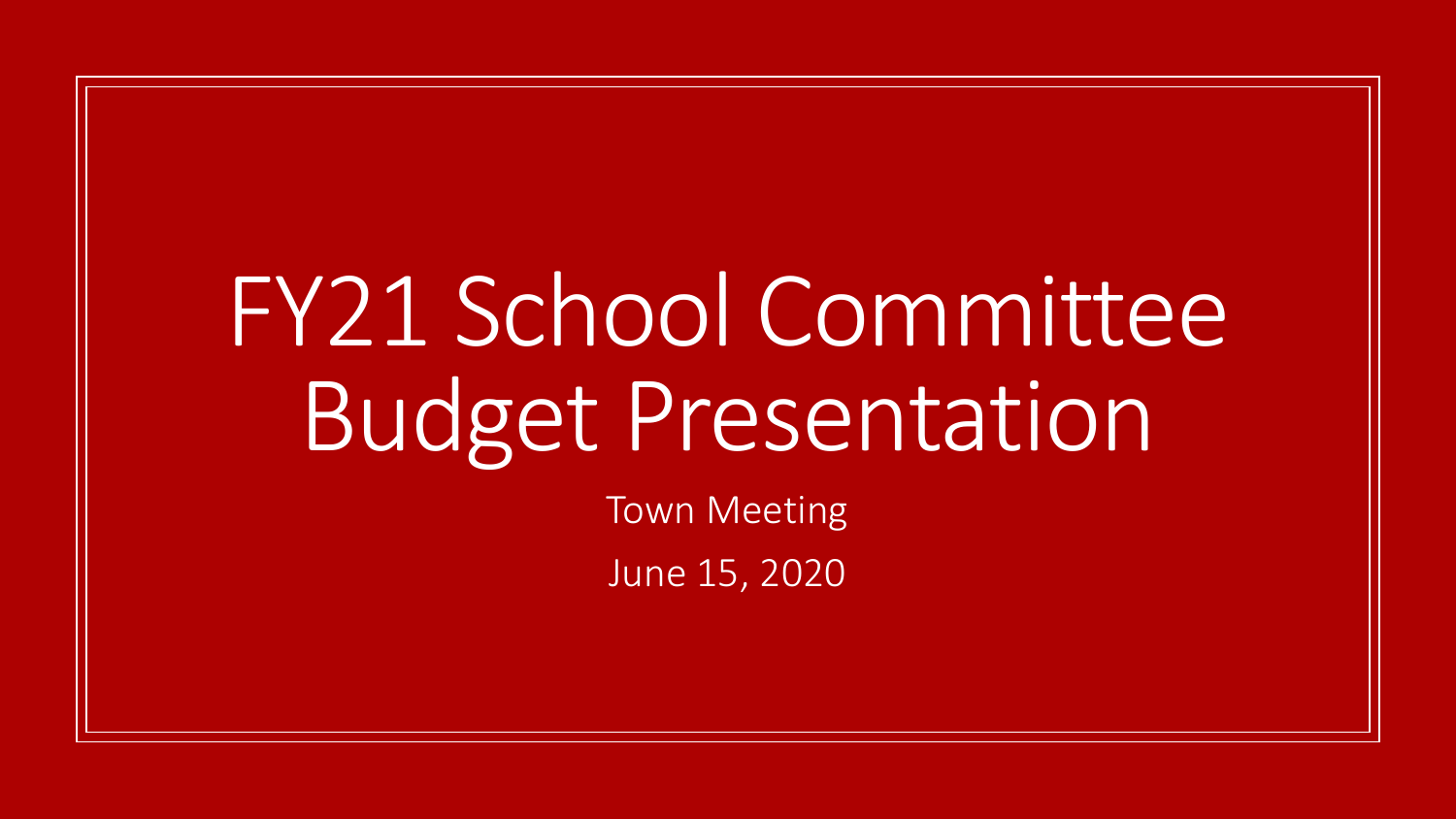Funding of all contractual step and COLA increases for represented and non-represented employees. FY21 will be the third and final year of all collective bargaining agreements.



Known out of district special education tuition and transportation expenses reflecting known and anticipated increased rates, as well as changes and potential changes in types of placements.



The second year of a three-year funding cycle for social studies curriculum and training to align with the Massachusetts Social Studies Curriculum Frameworks.

#### Financial Drivers FY21 Budget

Expenses

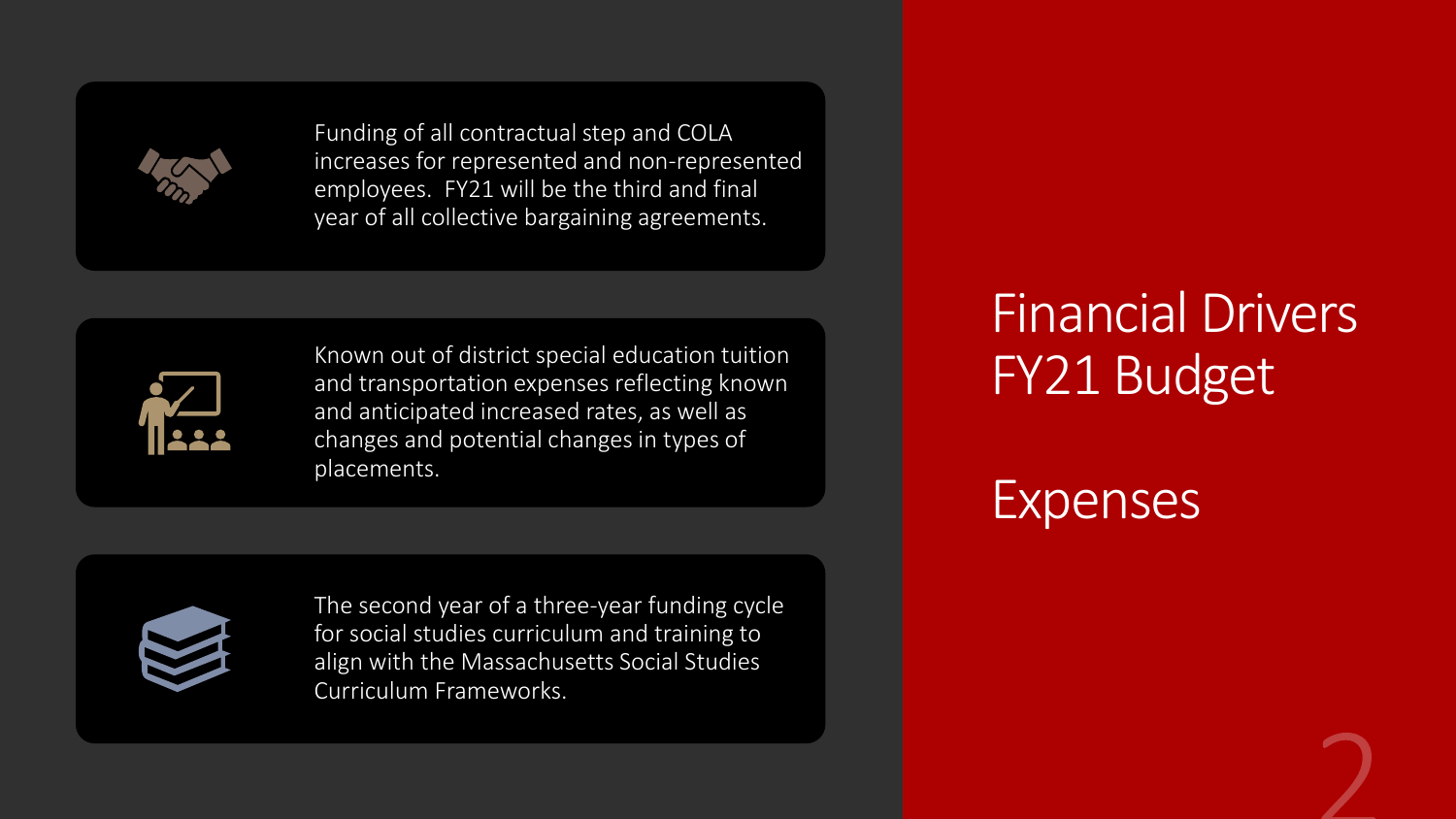Financial Drivers FY21 Budget

Expenses

•Funding for curriculum materials, curriculum software, and professional development for Algebra 1 and Grades 7-12 Foreign Language. We are currently in the process of reviewing possible resources for the 2020-2021 school year.

•Funding for a dyslexia screener for early elementary students. We are in the process of piloting and researching potential tools for the 2020-2021 school year.

•Contractual increase in regular day, athletics and extra-curricular transportation per the final year of the transportation contract.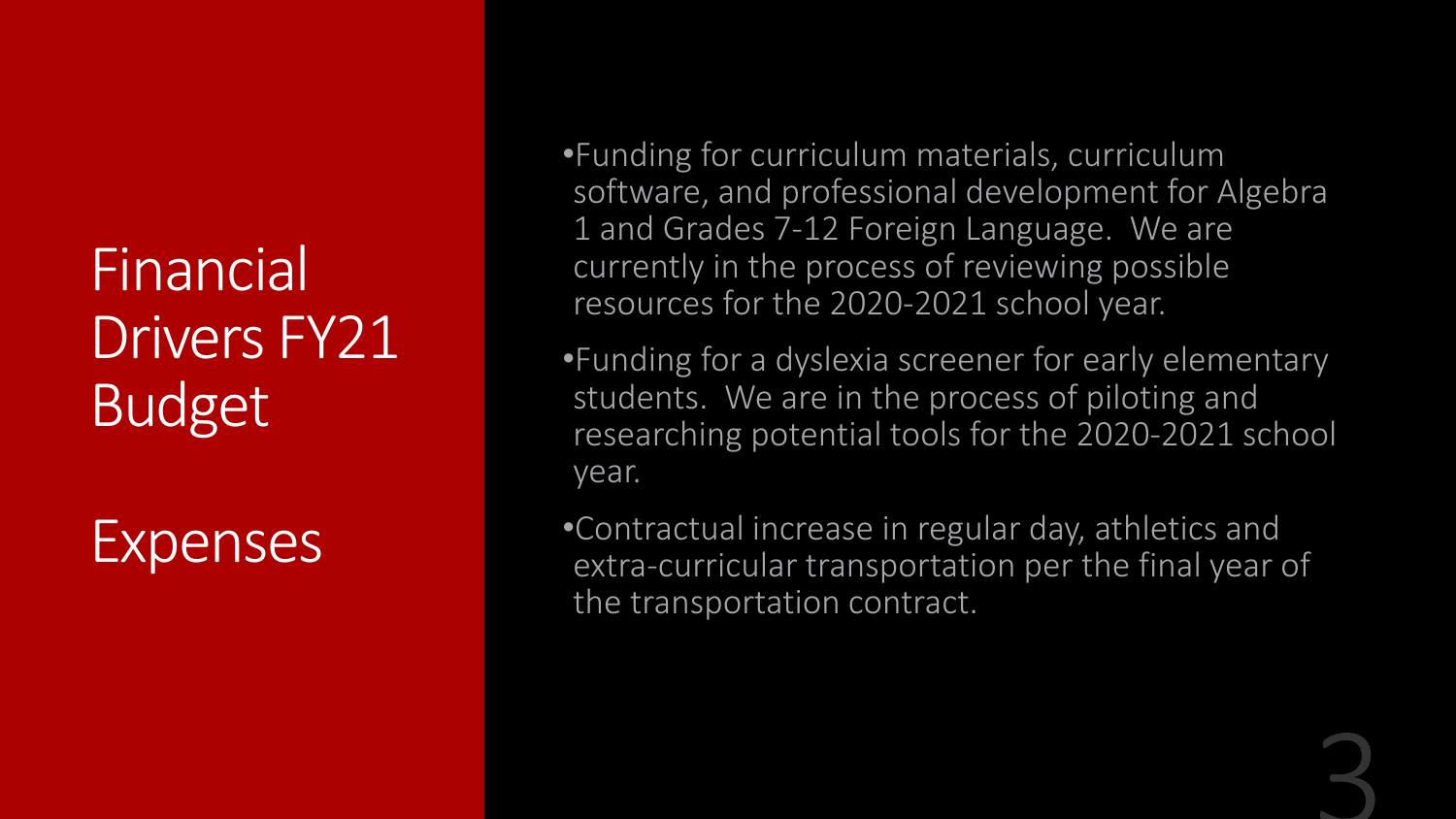### Financial Drivers FY21 Budget

**Personnell** 

The net addition of 0.54 FTE Special Education Paraeducators, 1.6 FTE Special Education Teachers and related service providers, and 1.0 FTE Payroll/HR Administrative Assistant (Community Priority) due to current and anticipated indistrict special education programmatic needs and overall district needs. The breakdown is as follows:

0.43 FTE Special Education Program Paraeducator at Killam (Hired in FY20)

0.32 FTE Special Education Occupational Therapy Assistant for the district (Increase in FTE in FY20)

0.50 FTE Special Education Program Teacher at Killam (Increase in FTE in FY20)

0.10 FTE Physical Therapist for District (Increase in FTE in FY20)

0.10 FTE adjustment districtwide for special education paraeducator support (Anticipated for FY21)

1.0 FTE Payroll/HR Administrative Assistant (Community Priority-To be hired in FY20)

0.4 FTE Special Education Occupational Therapist (Anticipated for FY21)

0.6 FTE Speech and Language Pathologist (Anticipated for FY21)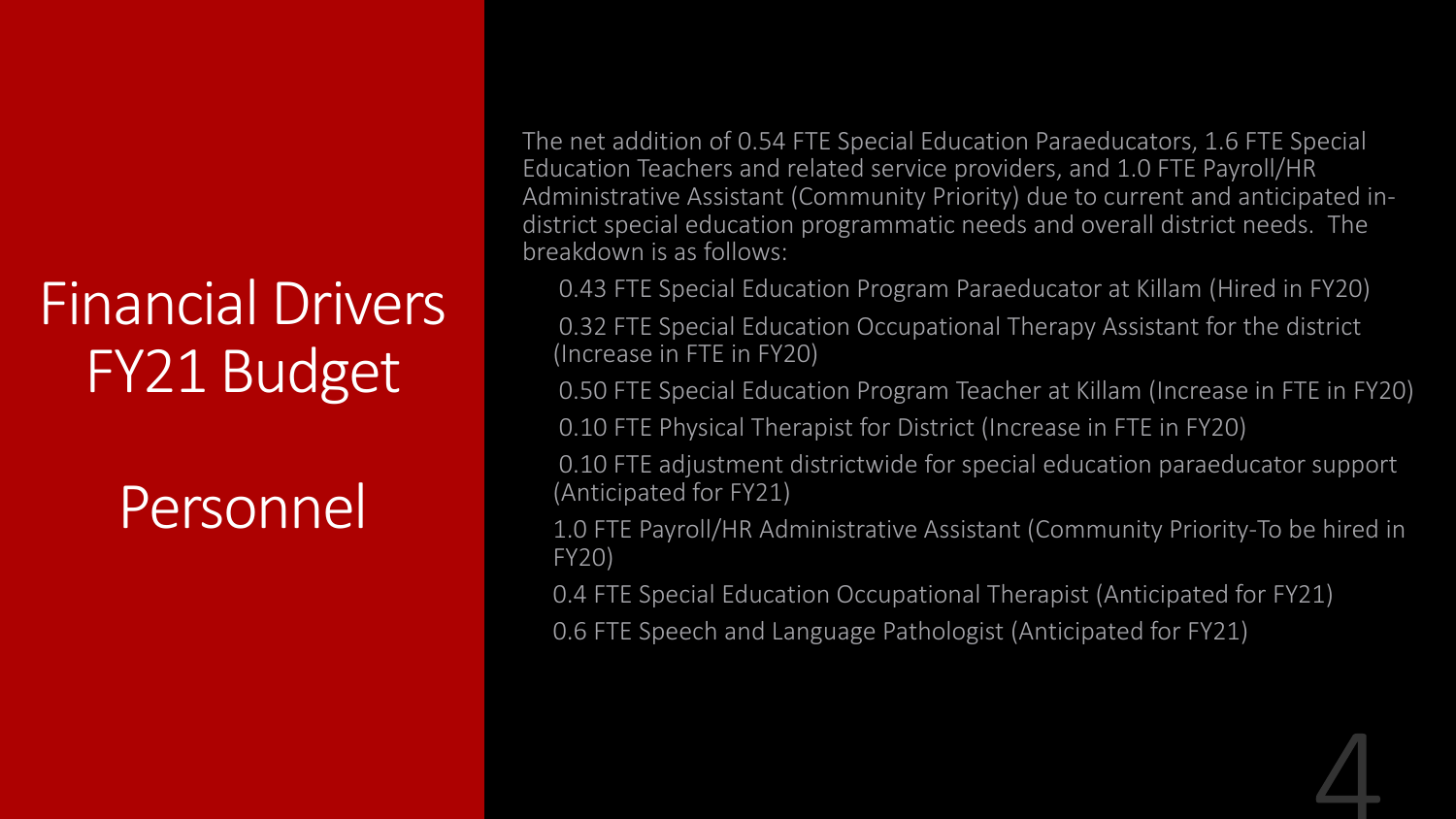HR/Payroll Administrative Assistant Position (Community Priority – Accommodated Cost)

Will support the Human Resources and Finance (Payroll) Departments as a 0.5 FTE HR Administrative Assistant and a 0.5 FTE Payroll Administrative Assistant.

Structuring this position in such a way will allow for cross training and thus limiting the District's liability in loss of institutional knowledge.

Position needed for the following reasons:

Currently, the Human Resources Department is servicing 978 employees with a staff of 1.5 FTE.

The Human Resources Department no longer has the appropriate amount of human capital to effectively and efficiently comply with federal, state and local mandates.

Will restore the 0.4 FTE lost in October, as well as, provide much needed administrative support and redundancy in both the Human Resources and Finance (Payroll) Department.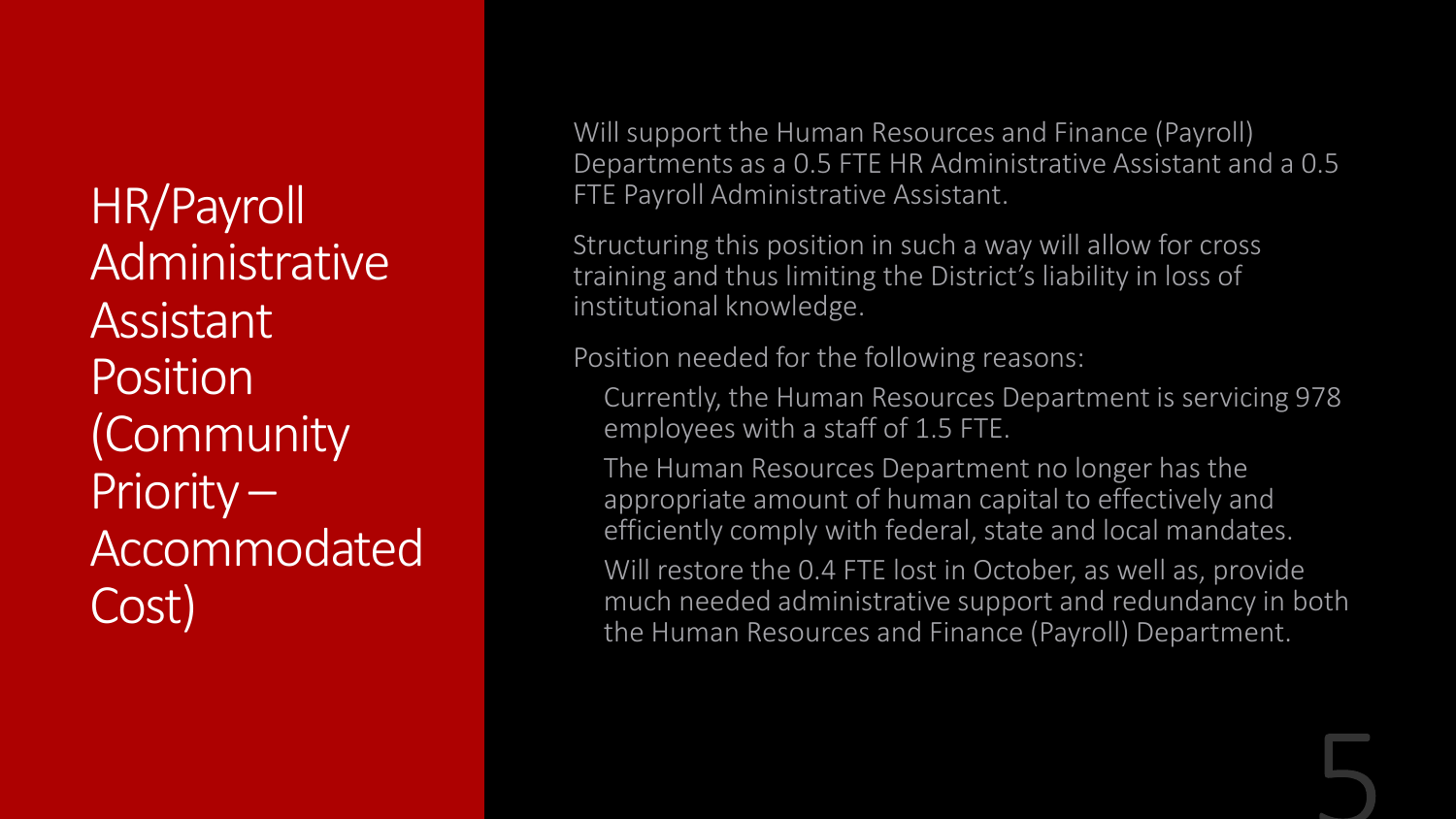Financial Drivers - FY21 Budget (continued)

#### **Revolving Accounts Offsets (Net Decrease of \$60,000):**

- Decrease of \$50,000 in Full Day Kindergarten to reflect decrease in full day kindergarten tuition paying students.
- Increase of \$30,000 in Athletics to reflect increase in user fee participation.
- Increase of \$5,000 in Extended Day to address increase administrative costs in administrative cost center to run extended day programs.
- Decrease of \$10,000 in RISE to align with incoming tuition revenue
- Decrease of \$30,000 in Special Education Tuition to reflect decrease in number of tuitioned in students
- Decrease of \$5,000 in Extra-curricular to reflect decrease in ticket sales and user fee participation.
- No change in Coolidge and Parker Drama or Use of School Property.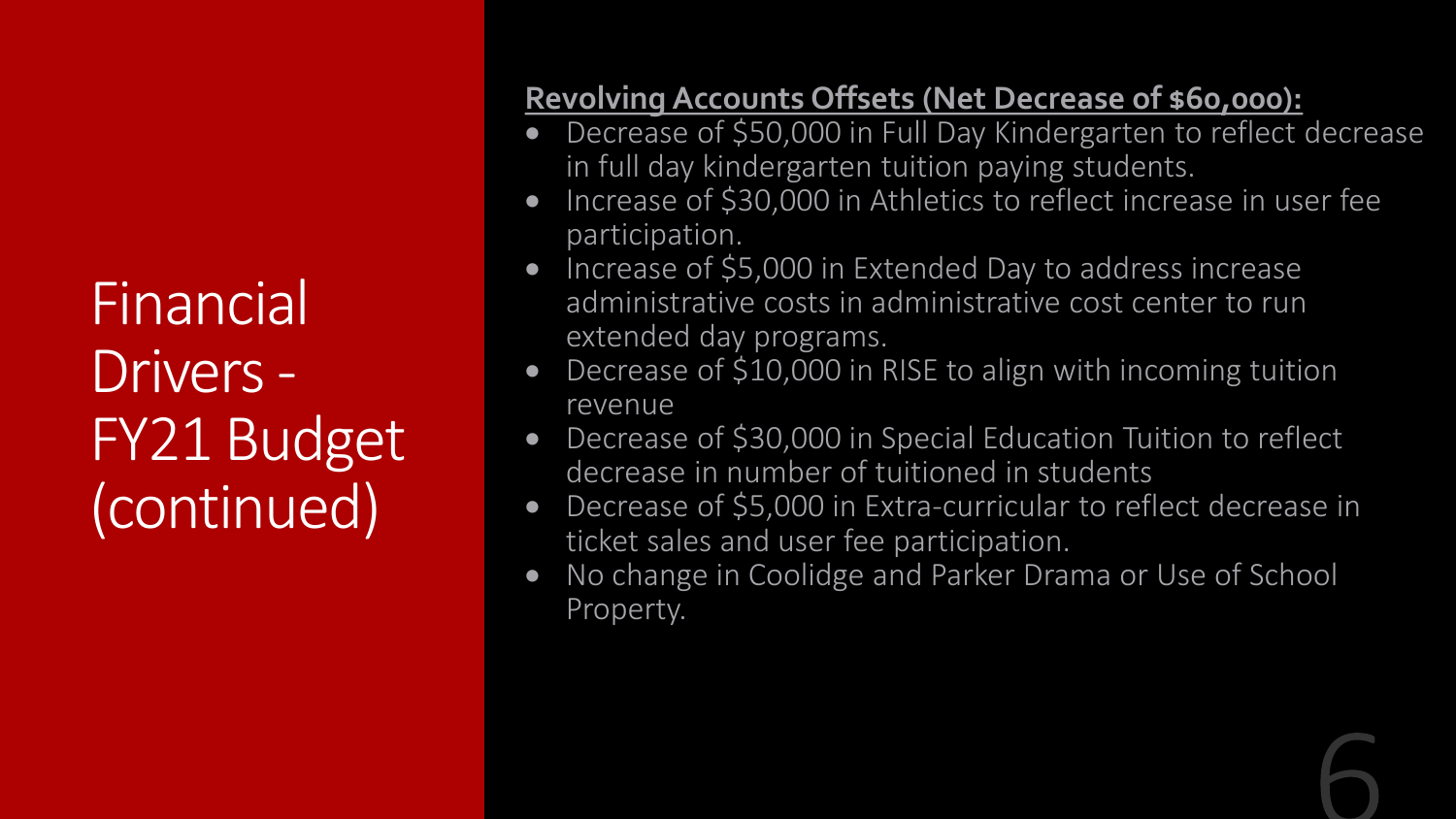Items not Included in FY21 Budget Any unanticipated costs associated with extraordinary increases in student enrollment, homeless students, English Language Learner students, or extraordinary special education costs related to out of district placement tuition, transportation, or other services as required by a student's individualized education plan.

We closely track additional potential cost increases throughout the fiscal year and we will keep the School Committee informed if any unanticipated costs emerge.

Additional costs associated with PPE and other COVID-19 related expenses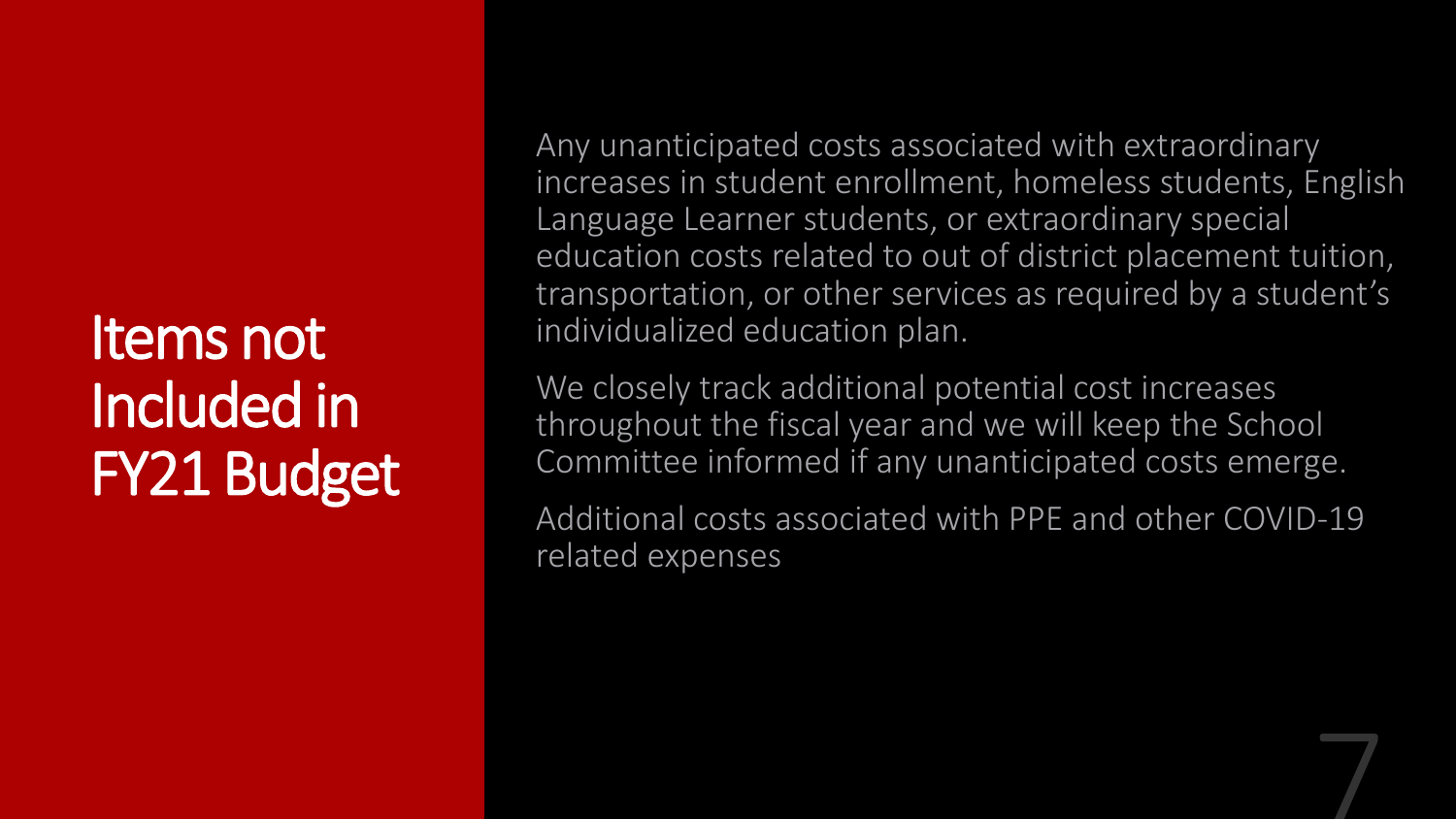# FY21 Budget Revision

Town Meeting June 15, 2020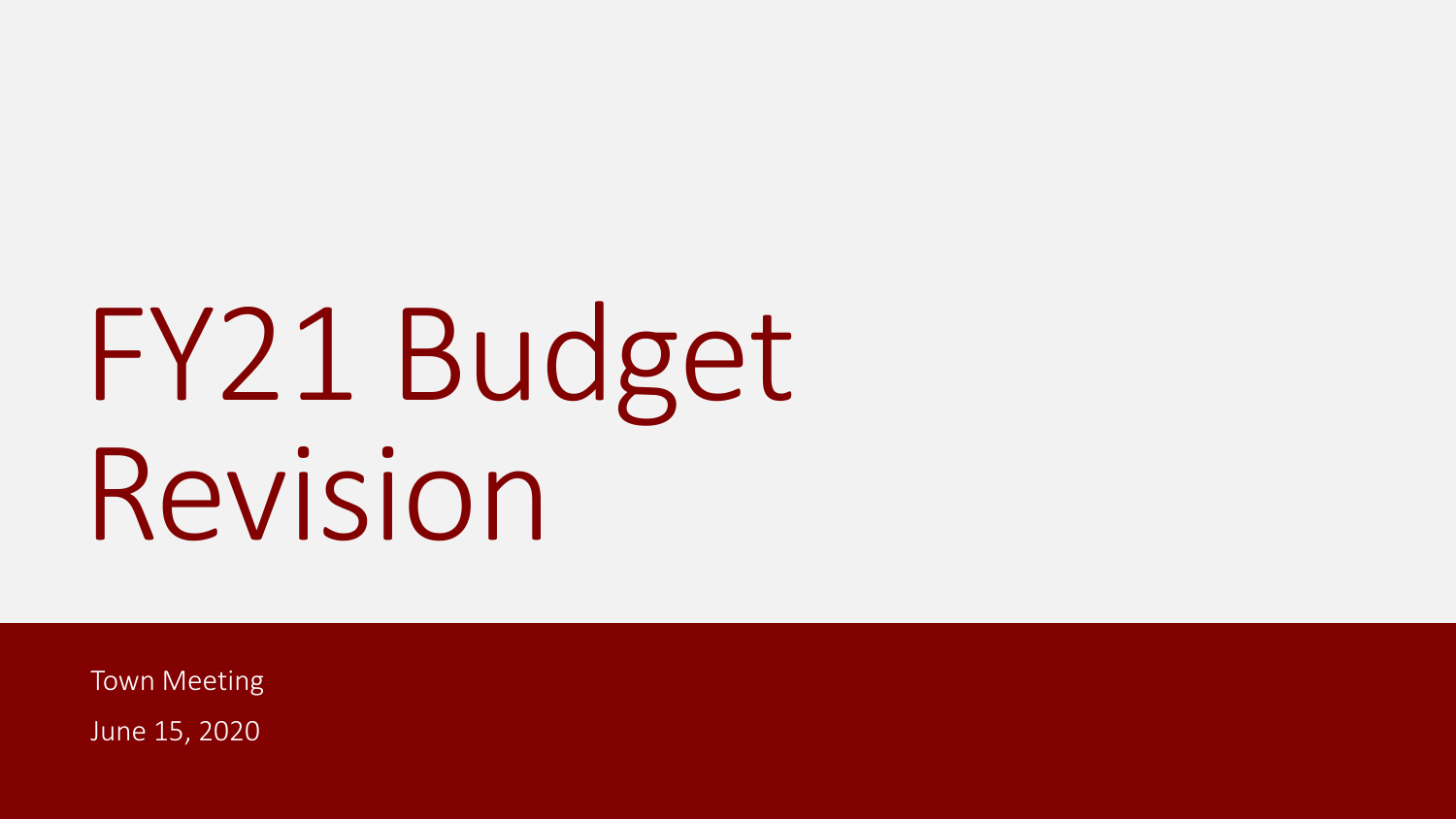|                              | <b>FY'21</b>     |                          |                   | <b>FY'21</b>             |                      |                        |                    |
|------------------------------|------------------|--------------------------|-------------------|--------------------------|----------------------|------------------------|--------------------|
|                              | <b>School</b>    |                          |                   | <b>Decreases</b>         |                      |                        |                    |
|                              | <b>Committee</b> |                          | <b>FY'21</b>      | to School                | <b>Adjusted</b>      |                        |                    |
|                              | <b>Approved</b>  | FY'21 Rev                | <b>Revised</b>    | <b>Budget</b>            | <b>FY'21</b>         | <b>Total Change by</b> | % Change by        |
|                              | <b>Budget</b>    | <b>Wages</b>             | <b>Expenses</b>   | <b>Offset</b>            | <b>School Budget</b> | <b>Cost Center</b>     | <b>Cost Center</b> |
| <b>Administration</b>        | $1,205,585$ \$   | $\overline{\phantom{a}}$ | $(3,400)$ \$<br>S | $\qquad \qquad -$        | 1,202,185            | (3,400)<br>-S          | $-0.28%$           |
| <b>Regular Day</b>           | 27,764,234       | (105,000)                | (171, 590)        | 115,000                  | 27,602,644           | (161, 590)             | $-0.58%$           |
| <b>Special Education</b>     | 15,999,850       | (10,000)                 | (7,000)           | 30,000                   | 16,012,850           | 13,000                 | 0.08%              |
| <b>School Facilities</b>     | 1,427,974        | $\overline{\phantom{a}}$ | 50,540            | $\overline{\phantom{a}}$ | 1,478,514            | 50,540                 | 3.54%              |
| <b>District Wide Program</b> | 2,022,019        |                          | (10, 550)         | 15,000                   | 2,026,469            | 4,450                  | 0.22%              |
|                              | \$48,419,662     | (115,000)                | \$(142,000)       | \$160,000                | 48,322,662           | (97,000)               | $-0.20%$           |

# FY21 Budget Overview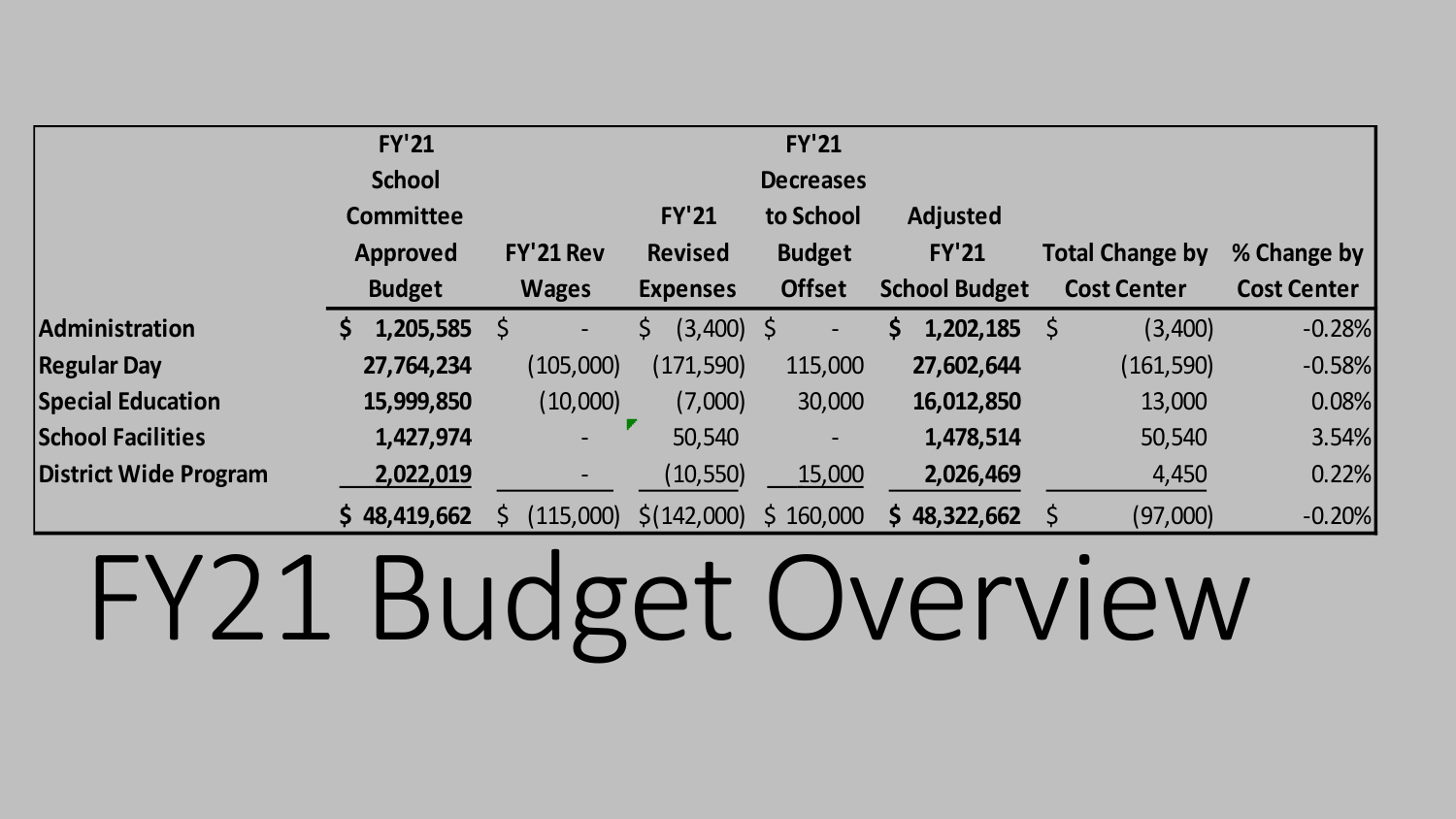|                          | <b>Adjustments and Reconciling Items</b> |                                          |                 |                                           |                               |                          |                   |                          |                          |                      |                  |
|--------------------------|------------------------------------------|------------------------------------------|-----------------|-------------------------------------------|-------------------------------|--------------------------|-------------------|--------------------------|--------------------------|----------------------|------------------|
|                          | FY'21                                    |                                          |                 |                                           |                               |                          |                   |                          |                          |                      |                  |
|                          | <b>School</b>                            |                                          |                 |                                           |                               |                          |                   |                          |                          |                      | <b>Total</b>     |
|                          | <b>Committee</b>                         | Salary/                                  |                 |                                           | Professional                  |                          | <b>Other</b>      |                          |                          | <b>Adjusted</b>      | <b>Change by</b> |
|                          | Approved                                 | <b>Benefit</b>                           | <b>Staffing</b> |                                           | <b>Curriculum Development</b> | Technology               | <b>Expense</b>    | COVID-19                 | Changes to               | FY'21                | Cost             |
|                          | <b>Budget</b>                            | <b>Adjustments Reductions Reductions</b> |                 |                                           | <b>Reductions</b>             | Replenishment            | <b>Reductions</b> | <b>Expenses</b>          | <b>Offsets</b>           | <b>School Budget</b> | <b>Center</b>    |
| <b>Administration</b>    | 1,205,585                                | - S                                      |                 |                                           | $\sim$                        | $\overline{\phantom{a}}$ | $(3,400)$ \$      | $\blacksquare$           | $\overline{\phantom{a}}$ | 1,202,185            | (3,400)          |
| <b>Regular Day</b>       | 27,764,234                               | (50,000)                                 | (55,000)        | (62, 985)                                 | (50,000)                      | (25,000)                 | (33, 605)         | $\overline{\phantom{a}}$ | 115,000                  | 27,602,644           | (161, 590)       |
| <b>Special Education</b> | 15,999,850                               | $\overline{\phantom{a}}$                 | (10,000)        | $\blacksquare$                            | (7,000)                       |                          |                   | $\overline{\phantom{a}}$ | 30,000                   | 16,012,850           | 13,000           |
| <b>School Facilities</b> | 1,427,974                                |                                          |                 |                                           | $\overline{\phantom{a}}$      | $\overline{\phantom{a}}$ | (9,460)           | 60,000                   | $\overline{\phantom{a}}$ | 1,478,514            | 50,540           |
| District Wide Program    | 2,022,019                                |                                          |                 |                                           |                               |                          | (10, 550)         |                          | 15,000                   | 2,026,469            | 4,450            |
|                          | \$48,419,662                             |                                          |                 | $(50,000)$ \$ $(65,000)$ \$ $(62,985)$ \$ | $(57,000)$ \$                 | $(25,000)$ \$            | $(57,015)$ \$     | $60,000$ \$              | $160,000$ \$             | 48,322,662           | $\sin(97,000)$   |

# Detailed Breakdown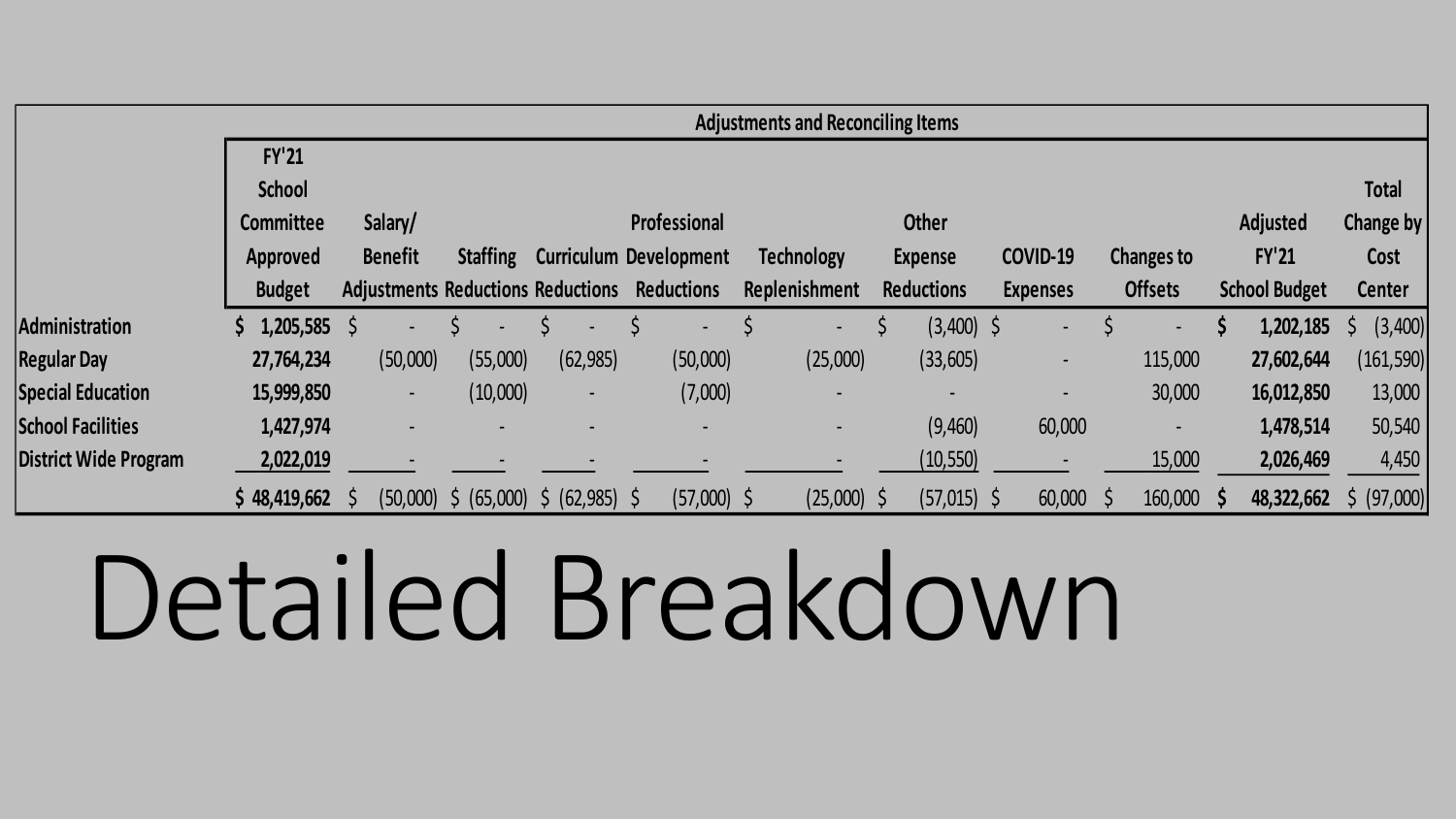

Strategic approach being mindful not to dismantle programs



District will monitor all expenses, including hiring of personnel

**Overall** Approach



Many unknowns (see future slide)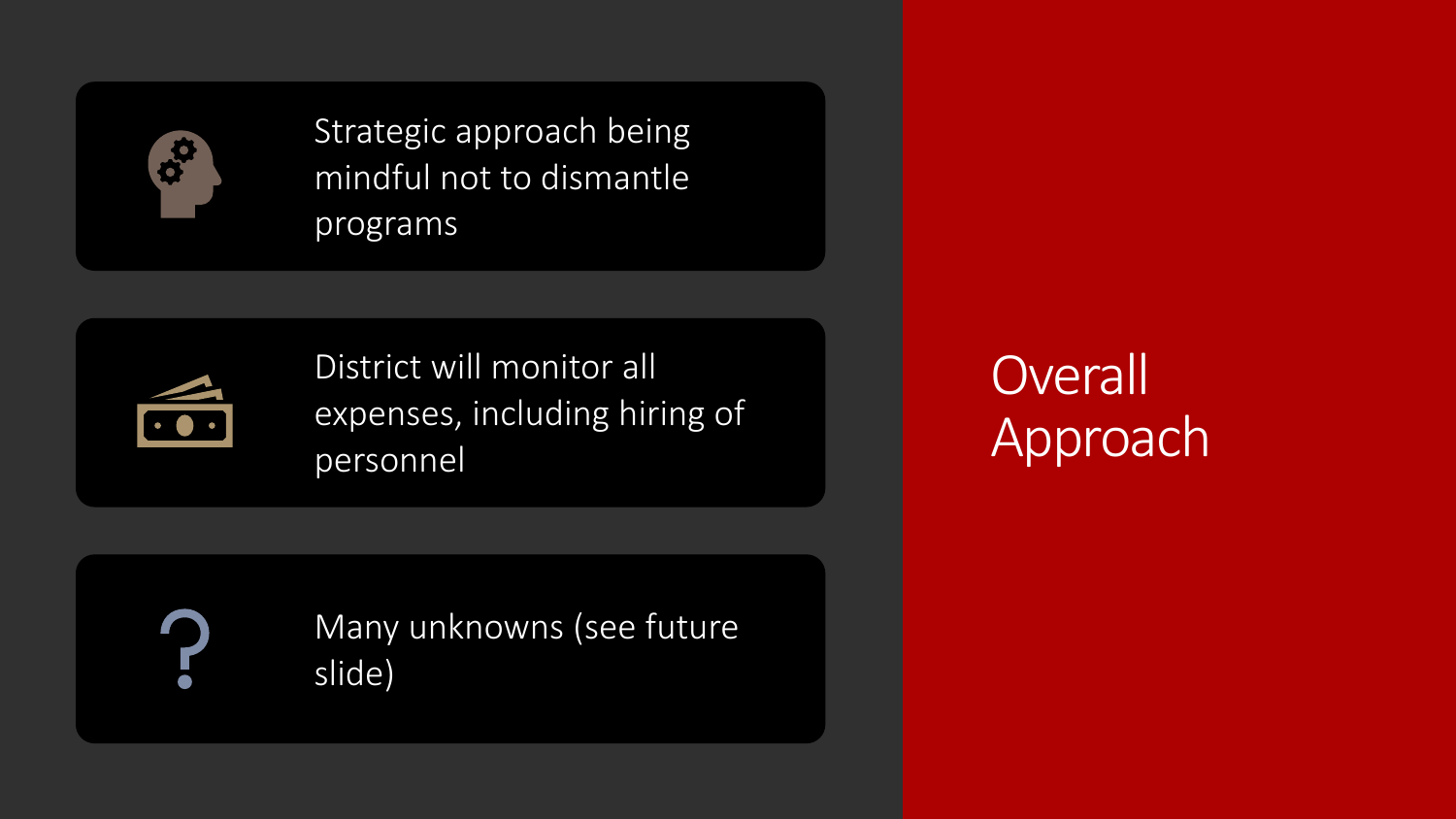

Sick leave buy back for eligible teacher retirement for end of 2020-2021 school year (\$50,000)



1.0 FTE Elementary Classroom Teacher Position (Open Position-No Class Size Impact) (\$55,000)

Open paraeducator hours available due to reassignment between levels (\$10,000)

### Salary/Benefits Budget Reductions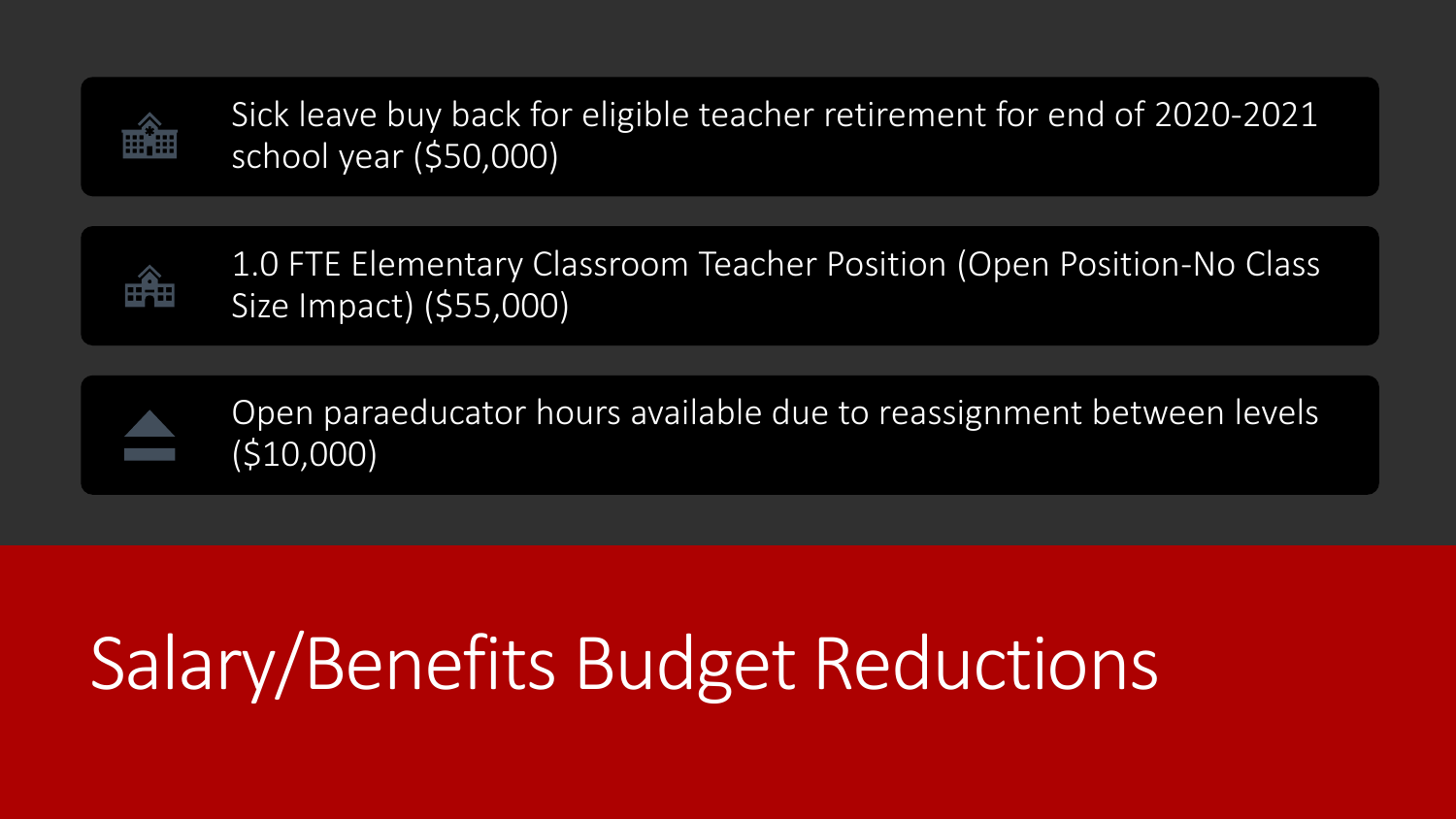Expense **Reductions** 

- District Wide Curriculum (\$63,000)
- District Wide Professional Development (\$50,000)
- Special Education Professional Development (\$7,000)
- Technology Replenishment(\$25,000)
- Administration Cost Center (\$3,400)
- Building Base Budgets-5% Reduction (\$33,605)
- School Facilities (\$9,460)
	- Districtwide (\$10,550) \$5,000 Athletics \$1,550 Extra-curricular \$4,000 Districtwide Technology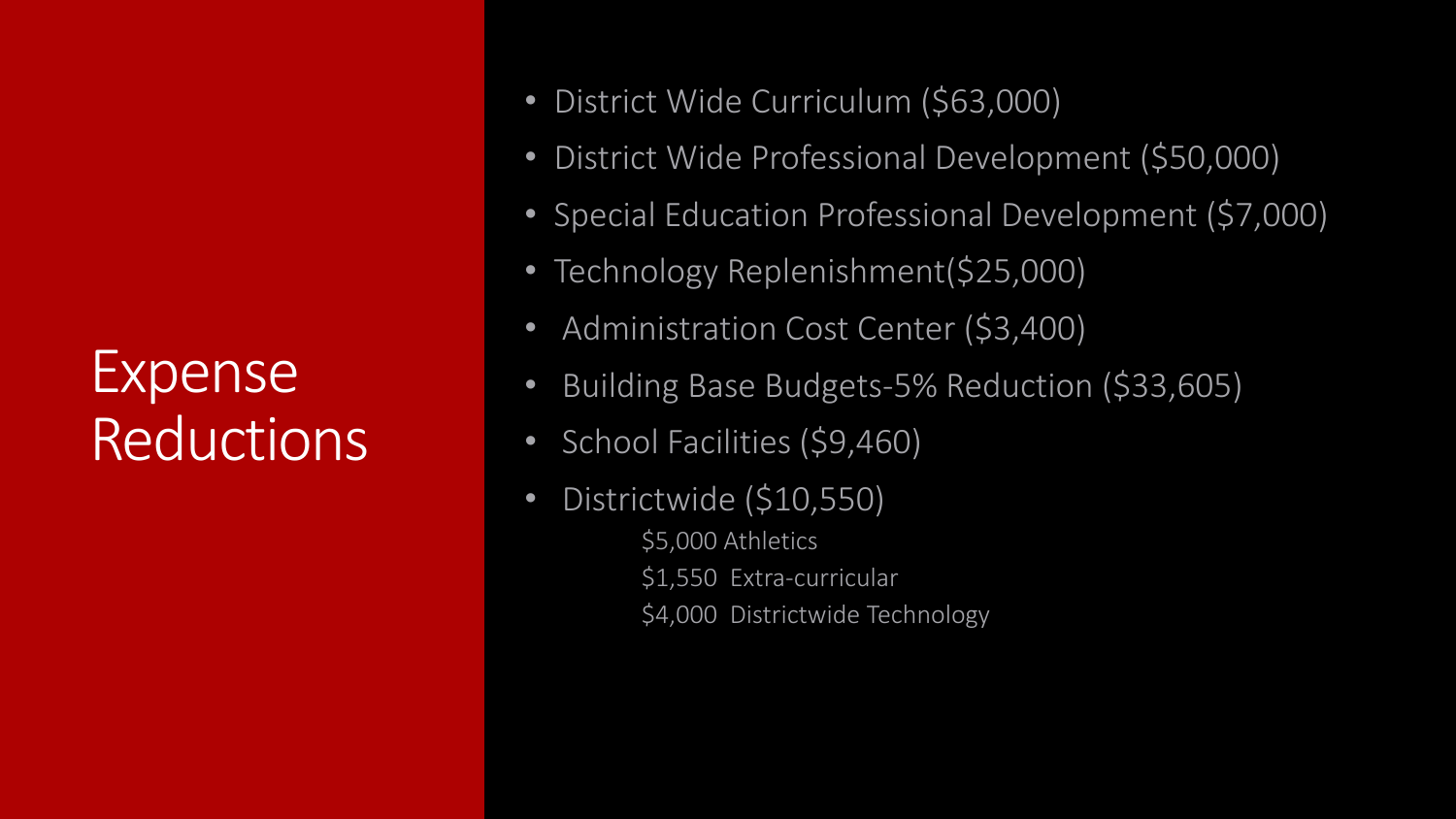**Offset** Reductions and COVID19 **Addition** 

• Offset Reductions (\$160,000) \$115,000 Full Day Kindergarten \$30,000 RISE Pre-School \$15,000 Middle School Drama/Extra-Curricular Programs

•COVID-19 Expenses \$60,000 for potential PPE costs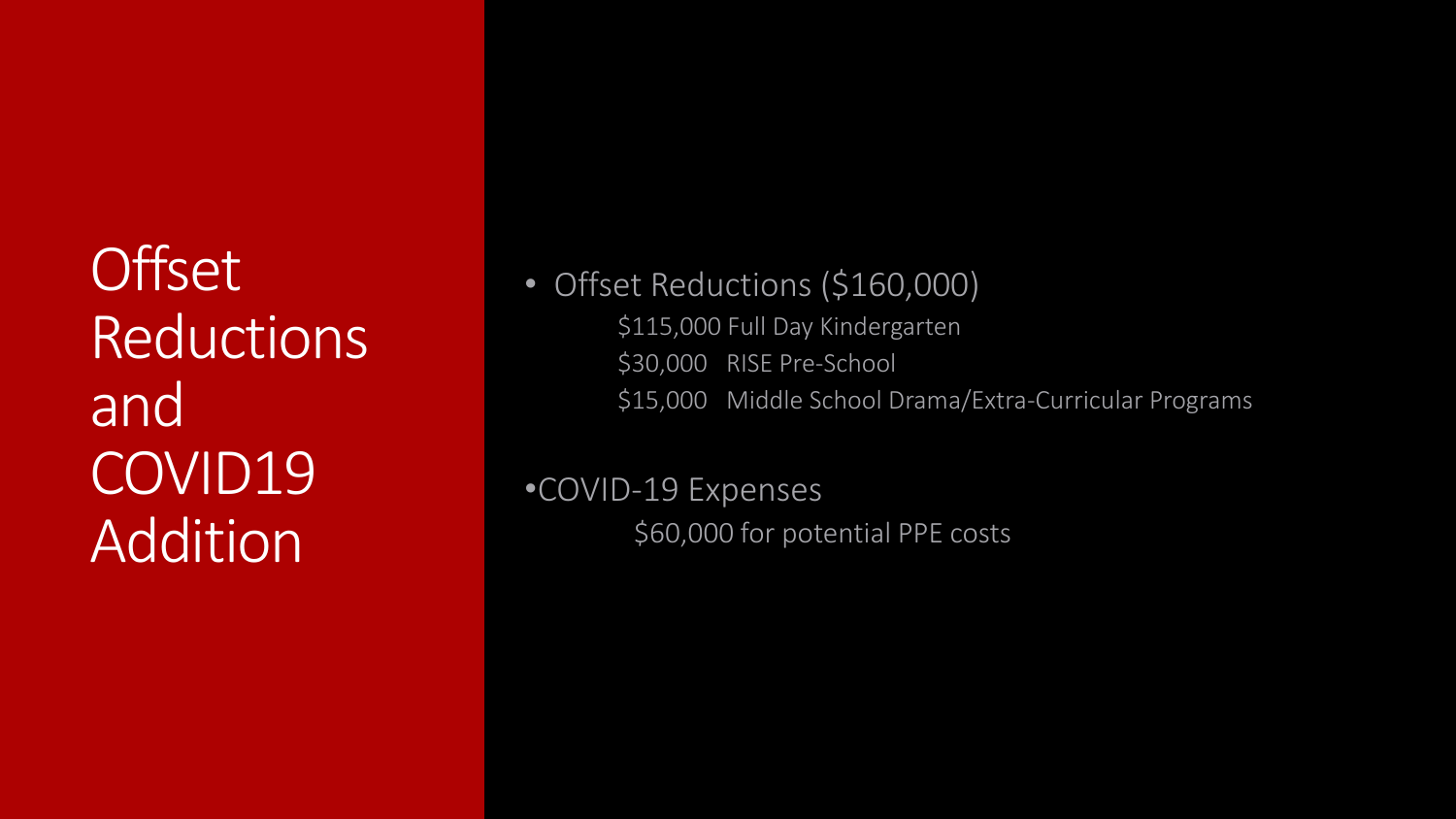Unknown Costs Not Budgeted

- COVID19 related expenses
	- Increased substitute teacher costs due to COVID-19 related illnesses Potential increased transportation costs Additional cleaning costs (staff, equipment, supplies PPE purchases Building enhancements
- •Revolving accounts will need to be monitored for fluctuations in program enrollment and building rentals
	- Use of School Properties Full Day Kindergarten RISE Extended Day Food Services Athletics
	- Extra-curricular
- Summer programming (ESY, Recreation, Summer Camp rentals)
- ESY and Back to School Models Completely Virtual Completely Brick and Mortar Hybrid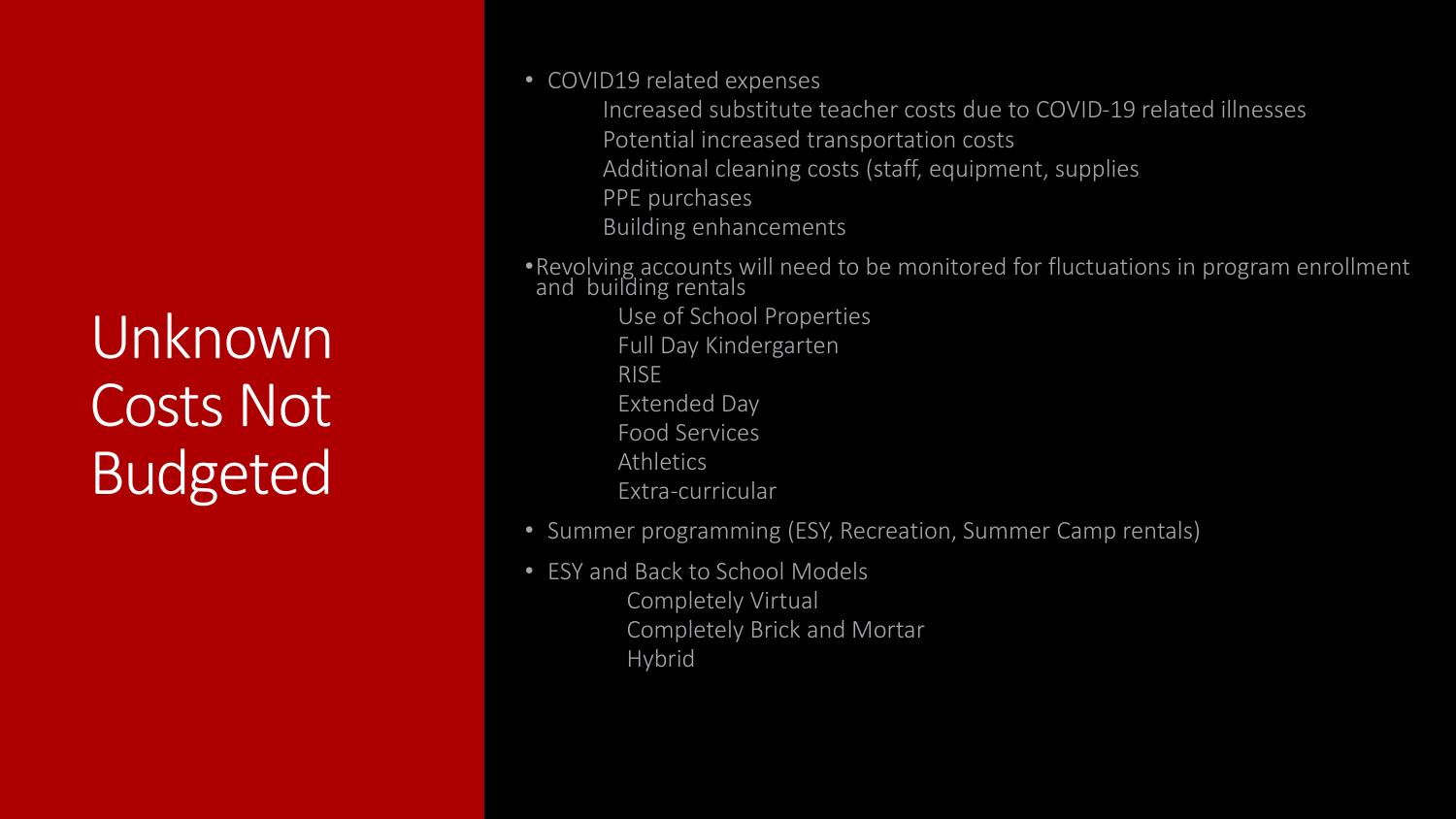Unknowns (And there may be more)

What will the opening of school look like?

- *Additional PPE costs*
- *Disinfecting and Cleaning*
- *Substitute Teacher and Additional Health Service costs*
- *Regular Day and Special Education Transportation*
- *Athletics and Extra-curricular*
- *Remote learning platform*
- *Technology needs*
- *Lunch (Classroom or Cafeteria)*
- *Compensatory Services*
- *Additional Counseling Needs*
- *Additional Tutoring Needs*
- *Extended Day*
- *Rentals*
- *Staggered Start Times*
- *Assemblies, Field Trips*